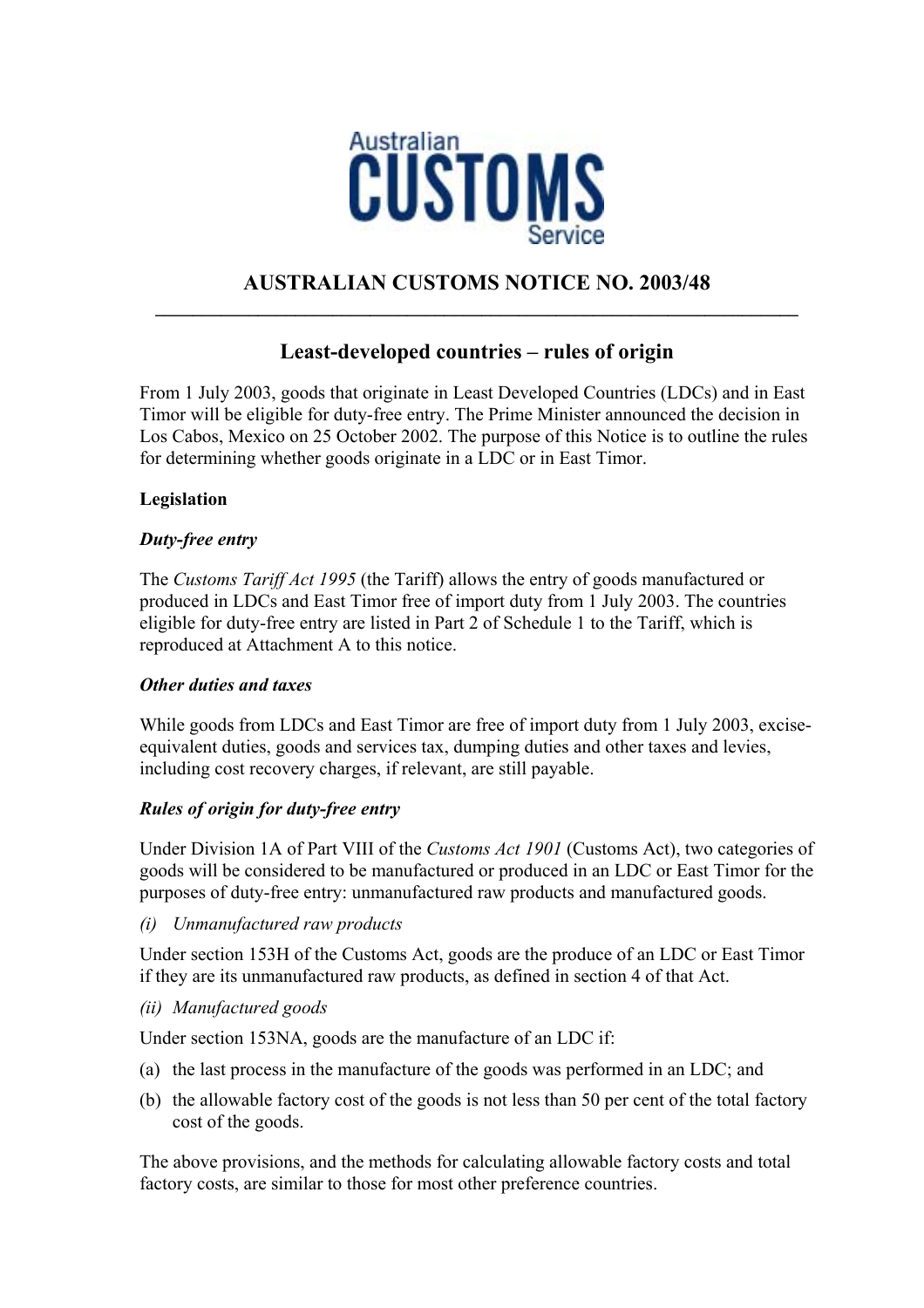## *Allowable expenditure on materials*

Section 153D of the Customs Act sets out the method for calculating the allowable expenditure on materials sourced from within a qualifying area.

The allowable expenditure on materials is the value of materials originating within a qualifying area (less the value of any inputs to those materials that originate outside the qualifying area).

For LDCs, the qualifying area consists of the Developing Countries (DCs), the Forum Island Countries (FICs) and Australia. FICs and DCs are listed in Parts 1, 3 and 4 of Schedule 1 to the Tariff.

The total value of materials originating in DCs that are not LDCs that can be included in the allowable expenditure on materials is limited to 25 per cent of the total factory cost of the goods. This provision is aimed at ensuring that the benefits of the Government's decision flow primarily to LDCs, rather than to other DCs.

### *Other preferential arrangements for LDCs*

Where goods manufactured in an LDC do not meet the rules of origin for LDCs, the goods may still be eligible for a preferential rate of duty where they meet the rules of origin for other preference countries, as set out in Division 1A of Part VIII of the Customs Act.

For those goods manufactured in an LDC that do not meet the rules of origin for any relevant preference scheme, the general rate of duty will be payable.

### **Administration**

### *Evidence of origin*

Before claiming duty-free entry, importers need to obtain sufficient evidence that the goods meet the rules of origin for LDCs. For example, importers could obtain a declaration from the producer or manufacturer of the goods. Examples of such declarations are provided at Attachment B to this Notice.

A declaration from a supplier that is not the producer or manufacturer of the goods will **not** be sufficient evidence that the goods meet the rules of origin for LDCs.

### *Import entry requirements*

For each import entry, the appropriate country code for the LDC must be input in the origin field, even if the goods do not qualify for preference.

One of the following preference codes must then be input in the preference indicator field:

- "L" when claiming duty-free entry because the rules of origin for LDCs are met
- "F" when claiming duty-free entry because the rules of origin for FICs are met
- "A" when claiming the five percentage point margin of preference because the rules of origin for DCs are met or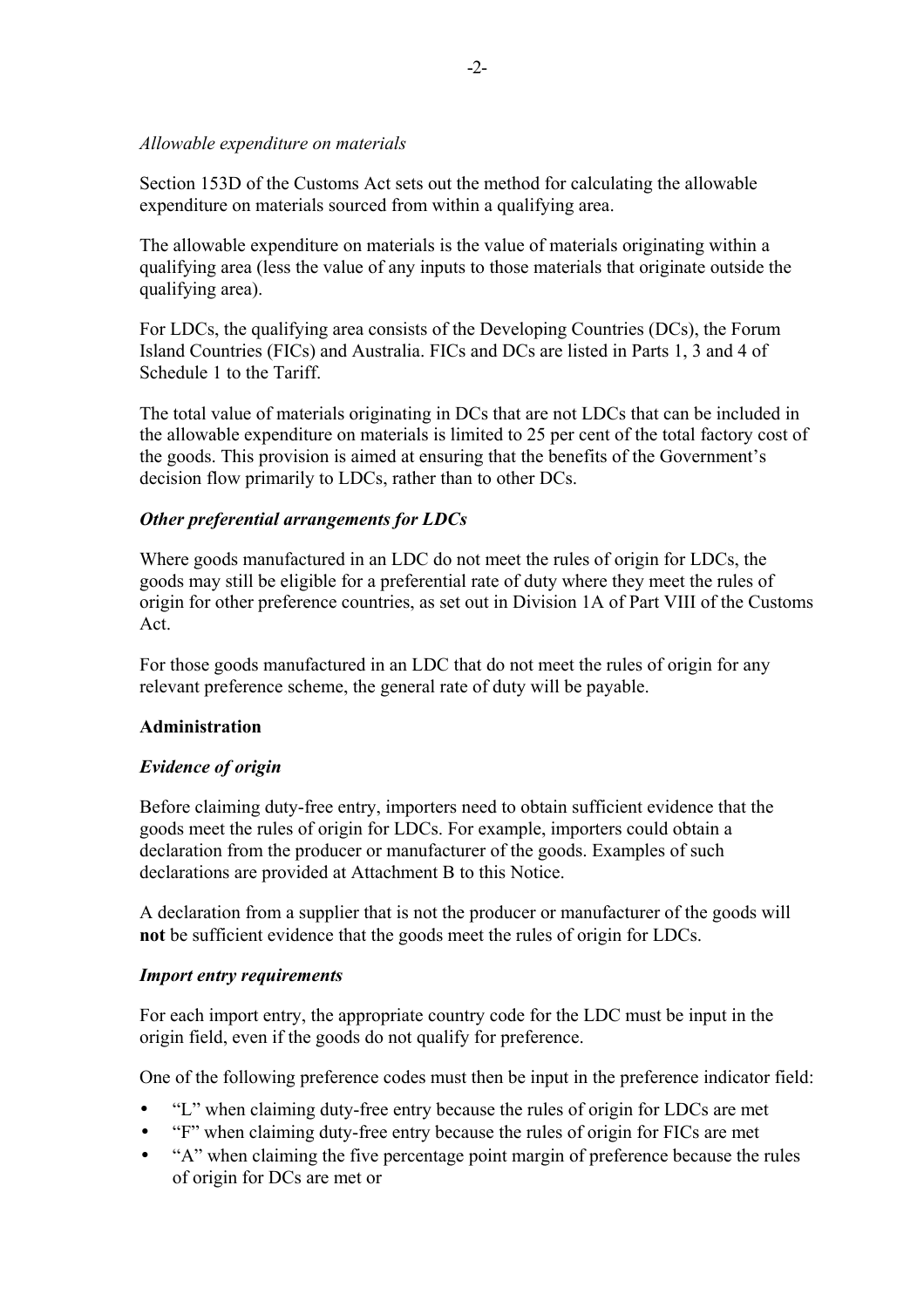• "X" when preference is not claimed because the relevant preferential rules of origin are not met.

## *Incorrect claims for preference*

Importers should take reasonable care to ensure, before claiming preference, that their goods meet the relevant rules of origin.

Where preference is claimed and the Australian Customs Service finds that the imported goods do not meet the relevant rules of origin, Customs will demand the duty short-paid and may impose penalties. Additional action may be taken where fraud is indicated.

### **Contacts**

Any inquiries in relation to this Notice should be directed by email to origin@customs.gov.au or to the Manager Origin, Trade Branch on (02) 6275 6551.

John Arndell Acting National Manager Trade For Chief Executive Officer

July 2003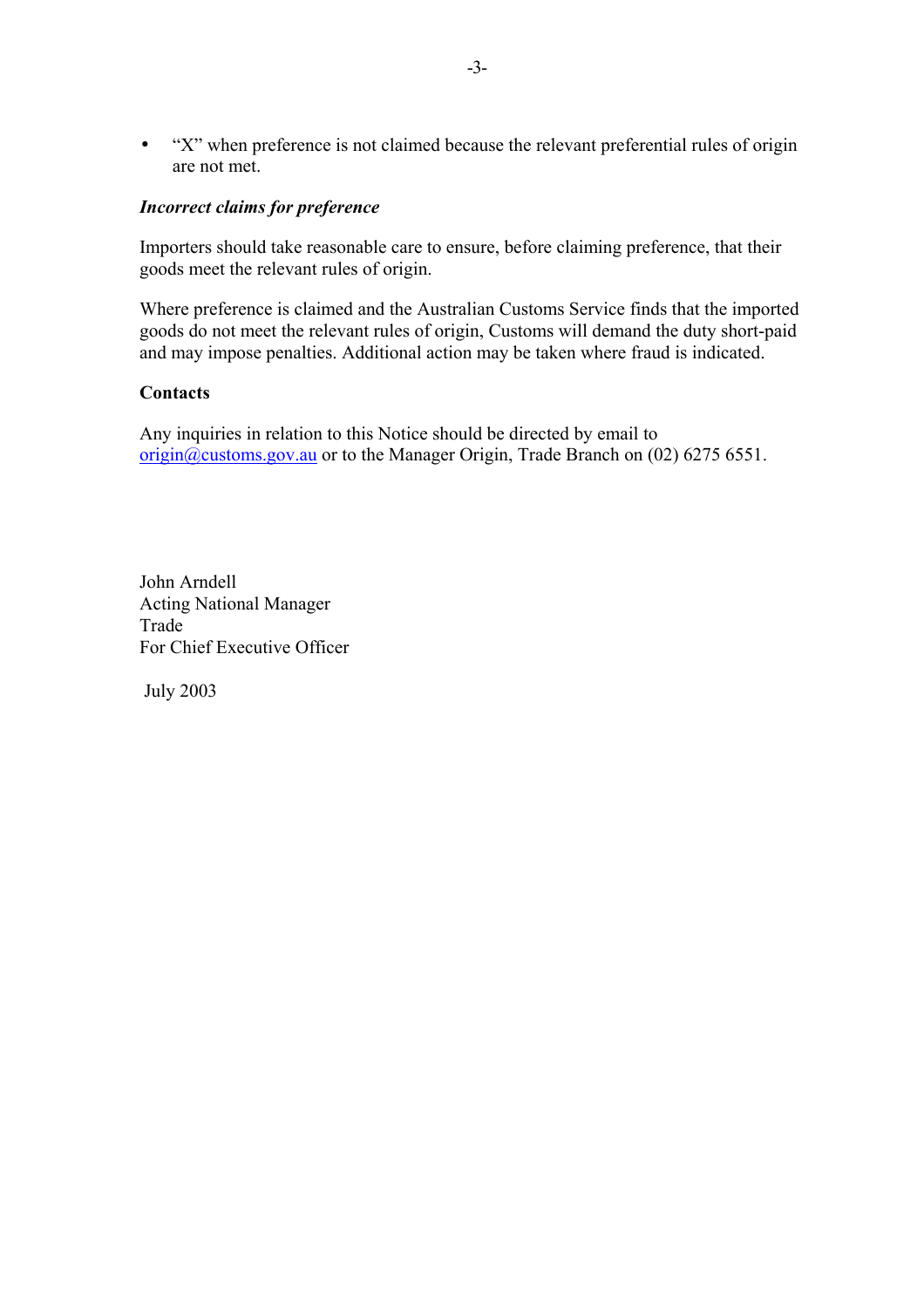# **ATTACHMENT A**

#### **LEAST DEVELOPED COUNTRIES**

Afghanistan Madagascar Angola Malawi Bangladesh Maldives Benin Mali Bhutan Mauritania Burkina Faso **Mozambique** Mozambique Burundi Myanmar, Union of Cambodia Nepal Cape Verde Niger Central African Republic **Rwanda** Chad Sao Tome and Principe Comoros Senegal Congo, Democratic Republic of Sierra Leone Djibouti Solomon Islands Equatorial Guinea **Somalia** Eritrea Sudan Ethiopia Tanzania, United Republic of Gambia Togo Guinea Tuvalu Guinea-Bissau **Uganda** Haiti Vanuatu Kiribati **Western Samoa** Lao People's Democratic Republic Yemen, Republic of Lesotho Zambia Liberia

## **COUNTRIES TREATED AS LEAST DEVELOPED COUNTRIES**

East Timor (Timor Leste)